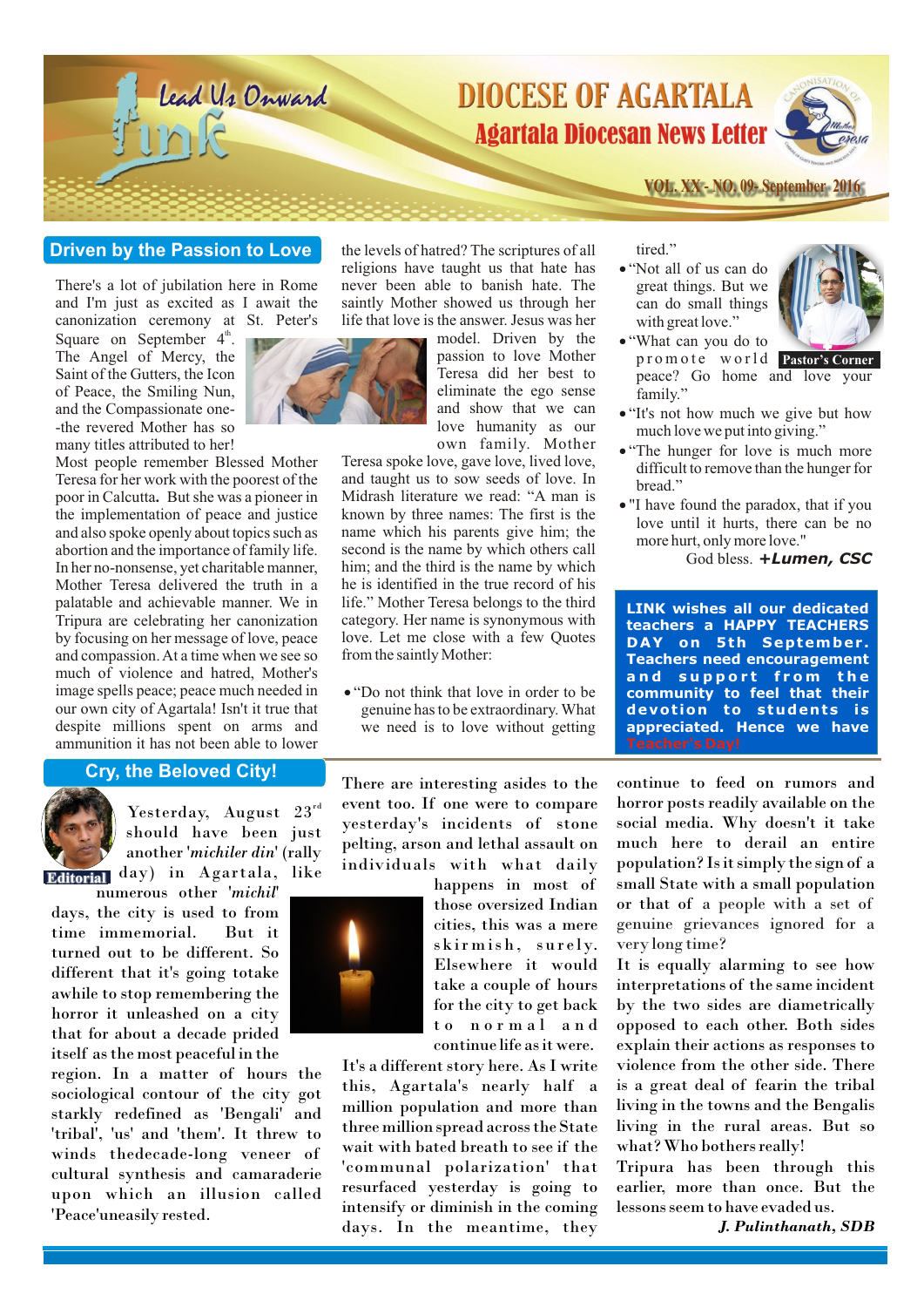# **Door** of Mercy **Parish News**



# **Experiencing the Mercy of the Father**

As various programs continue in the Parishes for the Year of Mercy, our people are looking forward to visiting Don Bosco Church at Nandannagar and entering through the Door of Mercy as part of the Pilgrimage. Many have expressed their intention to make it a beautiful experience.

During this month however, only two groups made it to the Door of Mercy- the Sisters of the Missionaries of Charity from Kumarghat came along with children, the sick and the inmates for a day of Prayer as pilgrims of Mercy on 22<sup>nd</sup> July. Fr. Lawrence Darlong was available for Animation, Confession and the Holy Eucharist. They had a good experience.

On  $17<sup>th</sup>$  August a group of 34 people from Ambassa Parish had a wonderful experience at the Church. Vincentian Fathers Abraham and Xavier Dilip made the pilgrimage a day to remember with the beautiful animation, charismatic style prayer, adoration, confession and Holy Mass.

An invitation to all: the pilgrimage may be had on any day of the week. On Sundays since we have the regular Masses, the Church will be free after 11am. If information is given on time, animators and confessors can be arranged and the possibility for meals is always there. As we get into the last 75 days of the year, I am sure many of our people who have not made the pilgrimage will be able to do so. *Fr. Sunny, SDB*

# **GACHIRAMPARA PARISH**

# **W o m e n e m p o w e r m e n t program**

On 17th of Julymore than 60 women from all the sub-centres gathered at



K h o d u n g s e i Village for the W o m e n Empowerment p r o g r a m m e conducted by Sr. Punita, SJA,the W o m e n

Commission Secretary of the Diocese. TheResource Person enlightened the Women about their role in the family, in the Church and in the society at large. She stressed the need on being a participatory woman than just being a number and member in the church. Several group activities interspersed with Talks, Songs and Skits, enlightened the Women about their role in today's world. The Women were delighted to participate especially the host community felt it was a great opportunity for them. The program ended with a fellowship meal.

*Fr. Prasanna, OFM Cap.*

#### **KHUMULWNG PARISH Parish Feast celebrated with pomp**

The Feast Day celebration began with Novena at all the sub-stations



simultaneously. Throughout the Novena we reflected on the holy life of St. Alphonsa and prayed through her intercession.

The Novena united the parishioners and enveloped them witha spirit of harmony. The Parish Sabha included instruction on SCC by Fr. Arul CSC and Year of Mercy with special reference to sin and forgiveness by Fr. P.J. SDB. The *motha* reports and parish pastoral report followed with discussion and action plan for the coming years. The Feast Day Eucharist on  $31<sup>st</sup>$  July began with entrance dance, Bible procession, prayer of the faithful and offertory representing all the sub-stations. The cultural felicitation witnessed community-based dances with such a lot of variety. Belbari Maria Sangh fetched the  $1<sup>st</sup>$  prize for their unity and harmony and the students of the Diocesan Minor Seminarians grabbed the  $2^{nd}$  prize for their group

dance on vocation. The Parish Feast was celebrated with a spirit of unity, harmony and fellowship.

 *Fr. Arun Minj, SVD*

#### **KATHALCHERRA PARISH My soul glorifies the Lord**

Word became flesh: On  $24<sup>th</sup>$  of July the SCC core committee of the Parish

supported and quided the KCYM under the initiative of Fr Ishwar, CSC and conducted a day of Bible Seminar for the



Youth, based on the above theme. There were more than 100 Youth who participated from different villages. The Resource Persons were Fr. Ishwar CSC, Sr. Prema BS and Mr. Lokhoram Reang. Introduction to Bible, importance of Bible, basic reading style, general knowledge of Bible, and group discussion, were the main topics dealt by the Seminar. Thanks to Fr Lancy CSC the Parish Priest for his encouragement and support.

Knowledge beyond Walls: On  $6<sup>th</sup>$  July all the class XI students under the care of Mr John Darlong, accompanied by three other teaching Staff went to Agartala for their excursion. It was a learning and wonderful experience for the students.

Call to holiness: On 7<sup>th</sup> August Good Shepherd Parish organized a Seminar for the laity of the Parish. The Resource Person Mr Paul Sangma highlighted the role and importance of laity in the church. Many laity from different village attended the program. The Talk was thought provoking and enlightening.

My soul magnifies the Lord: On 15<sup>th</sup> August we had the twin celebration of the feast of Assumption and 70th Independence of our country. There was colorful and meaningful celebration of liturgy organized by Maria Songho in the Church. The country's flag was hoisted in Kahtalcherra, Dhumacherra and Chailengta Holy Cross Schools. At Holy Cross Higher Secondary School, Mr. Balram Singh, the OC of Nepaltila police station was the Chief Guest. *Fr. Ishwar, CSC*

### **GANDACHERRA PARISH Village Chapels at Saidanandapara & Bagirtah**

Blessings were brougham to our Parish with the coming of our dear Bishop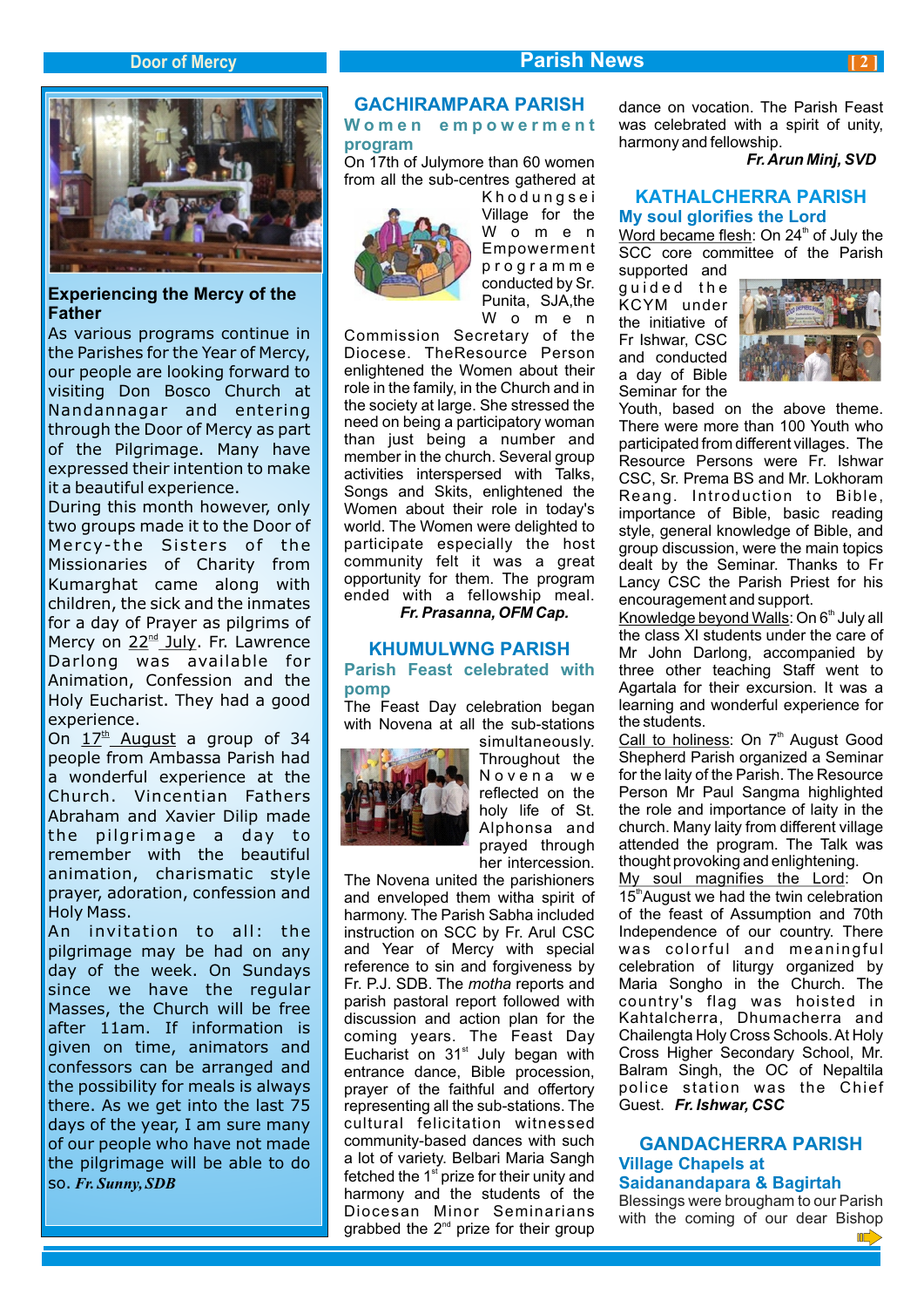Lumen Monteiro, through the blessing of



two new Village Chapels. In the evening of the 11th August, St. Mary's Catholic *mondoli* was inaugurated and the little Chapel was blessed by our dear

Bishop. A few people were administered the initial Sacraments of Baptism, Communion and Confirmation. The simple people in this remote village where there is not even electricity were overjoyed to meet our Bishop in their very own village. Afew parishioners also accompanied the Bishop.

On the next day Bishop Lumen addressed the school community. It was a joyous occasion for many of the new students of St. Arnold's School to see Bishop Lumen after four long years.

On 12th August our Bishop went for another blessing in Bhagirat Para,a remote village, one of the areasworst affected by malaria in the whole Dhalai District of Tripura. St. Paul Catholic *mondoli* was inaugurated and a new little village Chapel was blessed. Many people were administered the

# **Holy Cross College Graduation Day:**

Holy Cross College celebrated the  $5<sup>th</sup>$ Graduation Day on 30<sup>th</sup> July at Rabindra



Satabarshiki Bhavan, Agartala. The official function began with a prayer song followed byashort Message and Benediction by Fr. K.J. Abraham, CSC. The welcome

address was given by the Principal Fr. Emmanuel, CSC. The Valedictorians Baishali Chanda and Anirban Lodh thanked the College principal, teaching staff and non-teaching staff for the great experience they had at Holy Cross College. Dr. Gautam Basu, the Hon'ble Vice Chancellor of MBB University in his speech congratulated Holy Cross College for the beautiful graduation day program. He invited the graduates to be responsible citizens as they go out into the world where competition is highlighted, morality is ignored, corruption is rampant, protest against corruption is subverted, inequality is unbearable, poverty is increasing, justice is denied, knowledge is silenced and power is violently projected. The entire program was made colorful and enjoyable with dances and songs of the junior students, breaking the monotony of speeches and messages. The vote of thanks was proposed by Fr. Sijo CSC, the

Sacraments of Baptism and Confirmation. It was really a joyful occasion for these extremely poor people to meet the Bishop and show him the bamboo structured chapelwhich was built by their hard work and money on the slope of a hill in the middle of the jungle. May Mother Mary and St. Paul guide and bless the people of these two new *mondolis*. *Fr. Bosco Lathees*

#### **MANDWI PARISH Bishop's Pastoral Visit**



7 t h A u g u s t 2016 will r e m a i n a s a memora ble day for the

Catholic community of Matham village. Most Rev. Lumen Monteiro CSC, the Bishop of Agartala made a pastoral visit to Mandwi Parish and the holy Eucharist was offered in

Administrator of the College. A total of 105 students, the class of  $2016$ , which is the fifth batch, graduated from the College with their BA, B.Sc, and BBA degrees. *College News Reporter*

#### **Mother Teresa Celebrations Press Conference**

On August  $17<sup>th</sup>a$  Press Conference was held at Press Club Agartala, organized by the Committee for the "Celebration of Canonization of Mother Teresa" headed by Sr. Celine FMA. Correspondents from over 25 different print and electronic media groups attend the Conference. Bishop Lumen chaired the Conference in which he spoke about the canonization event in Rome on 4<sup>th</sup> September followed by a celebration in Agartala. He said "The

State of Tripura will join the rest of the world in celebrating the Canonization of Mother Teresa. In Agartala we have organized a set of special



programs on  $10<sup>th</sup>$  and  $11<sup>th</sup>$  September." Bishop also informed that he will attend the Canonization event and will represent the church in Tripura at Rome. Sr. Celine FMA, informed the media persons about the events planned for the celebration viz., Peace Rally on 10<sup>th</sup> September, followed

Matham*motha*. He reached the Parish centre and went around the parish complex and assed the situation and expressed his concern for the parish Church and its future development. Then we started moving towards Matham where the faithful were already waiting to welcome their pastor, which they did with bouquet of fresh flowers, song and dance. People from different *mothas* were present and took part actively praying together. The holy Eucharistic celebration was a joyful and meaningful celebration. After the Eucharist a short felicitation program was conducted and was concluded with a vote of thanks by Mr. Sambu Debbarma. This was followed by a fellowship meal. On the way back our Bishop visited the tomb of a prominent Catholic lady and prayed for the repose of her soul, followed by a visit to the family of Mr. Rabindra Debbarma, a lay leader of the Diocese who had a sudden death. *Fr. Remol, SDB*

#### **News from the Diocese**

by Mother Teresa International Film Festival. An Inter religious Prayer Meet and a Cultural Program will be on 11th September at Rabindra Satabarshiki Bahwan, where the Chief Minister will be the Chief Guest. Acopy of the Press Release prepared by Fr. Joseph Pulinthanath, SDB, was distributed to the media persons.

#### *Fr. Lawrence Darlong* **A u x i l i u m G i r ls S c h o o l , Nandanagar**

The 70<sup>th</sup> Independence Day was celebrated at Auxilium School with great solemnity, joy and happiness. All the Sisters, teaching and non-teaching staff along with students were involved in preparing for the entire celebration. The whole campus was magnificently decorated with tricolor flags, tricolor balloons, etc. A great feeling of patriotism filled the air! The most

significan t item of the whole celebratio n was the hoisting ofIndia's  $Flag. A$ variety of



beautiful and colorful patriotic items were then performed. The whole program was covered satisfactorily by a team from 'Agartala Doordarshan'.

 *Khumpiri Debbarma Class VIII A*